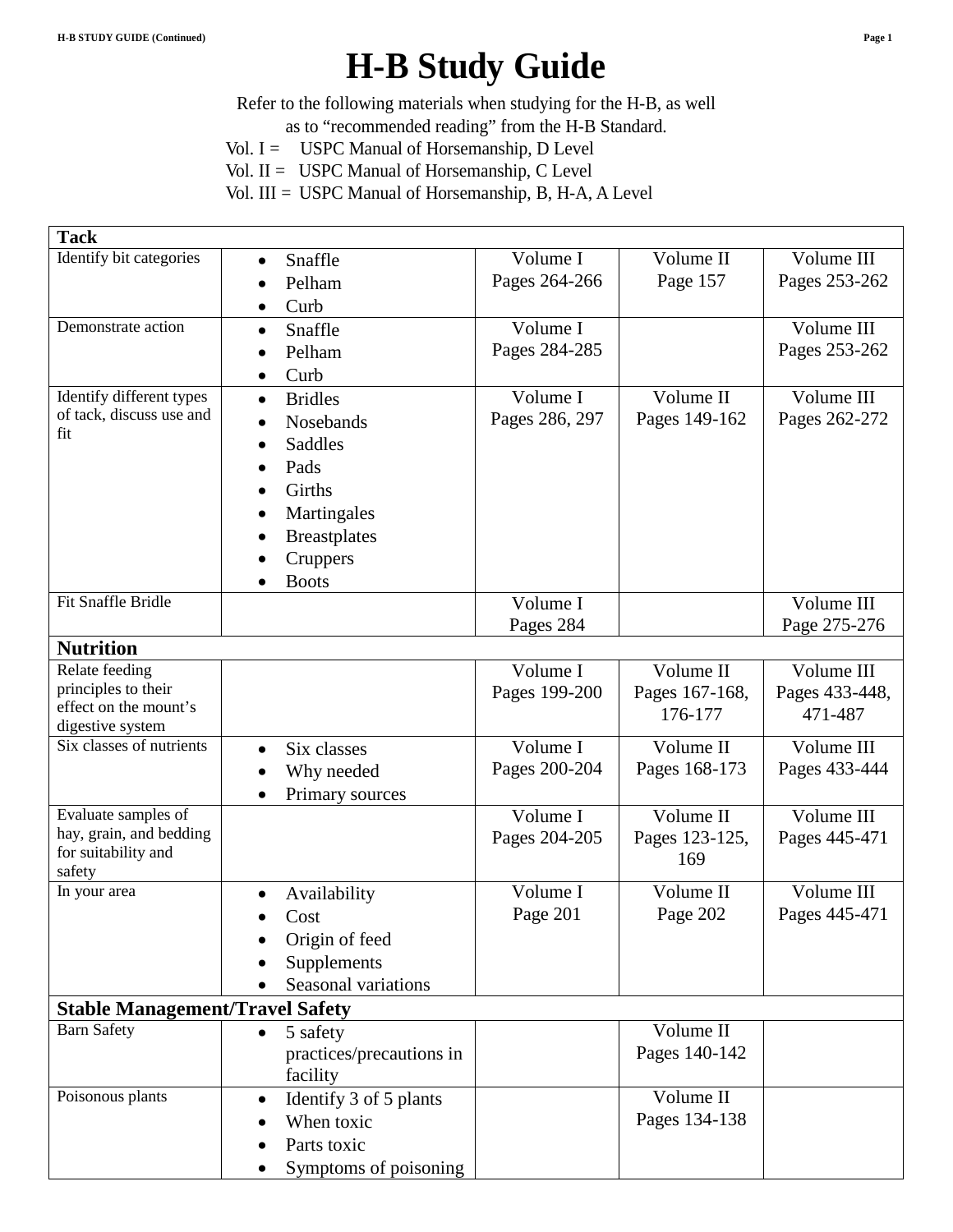| <b>H-B STUDY GUIDE (Continued)</b>          |                                                                                    |                           |                            | Page 2                      |
|---------------------------------------------|------------------------------------------------------------------------------------|---------------------------|----------------------------|-----------------------------|
|                                             |                                                                                    |                           |                            |                             |
| Travel                                      | Mount preparation<br>$\bullet$<br>Long/short distance<br>Vehicle/trailer checklist | Volume I<br>Pages 236-239 | Volume II<br>Pages 261-264 | Volume III<br>Pages 599-615 |
|                                             |                                                                                    |                           |                            |                             |
| Conditioning                                |                                                                                    |                           |                            |                             |
| Discuss how to prepare                      |                                                                                    |                           | Volume II                  | Volume III                  |
| a horse to be                               |                                                                                    |                           | Pages 224-246              | Pages 423-430               |
| conditioned for their<br>activity of choice |                                                                                    |                           |                            |                             |
| 8 week conditioning                         |                                                                                    |                           | Volume II                  | Volume III                  |
| schedule                                    |                                                                                    |                           |                            |                             |
|                                             |                                                                                    |                           | Pages 225-234              | Pages 423-430               |
| TPR's                                       |                                                                                    |                           | Volume II                  | Volume III                  |
|                                             |                                                                                    |                           | Pages 194-198,             | Pages 423-426               |
|                                             |                                                                                    |                           | 228-229                    |                             |
| <b>Veterinary</b>                           |                                                                                    |                           |                            |                             |
| <b>Health Maintenance</b>                   | Health care<br>$\bullet$                                                           |                           | Volume II                  |                             |
| Record                                      | Feed schedule                                                                      |                           | Pages 198-200              |                             |
|                                             | Hoof care                                                                          |                           |                            |                             |
|                                             |                                                                                    |                           |                            |                             |
|                                             | Conditioning schedule                                                              |                           |                            |                             |
|                                             | Years' worth                                                                       |                           |                            |                             |
| Teeth                                       | Age of presented mount<br>$\bullet$                                                |                           | Volume II                  | Volume III                  |
|                                             | Overshot/undershot                                                                 |                           | Pages 189-193              | Pages 488-497               |
|                                             | Cribbing                                                                           |                           |                            |                             |
|                                             | Why float                                                                          |                           |                            |                             |
|                                             | Growth of teeth                                                                    |                           |                            |                             |
|                                             |                                                                                    |                           |                            |                             |
|                                             | Location of                                                                        |                           |                            |                             |
|                                             | molars/incisors                                                                    |                           |                            |                             |
|                                             | Number of teeth                                                                    |                           |                            |                             |
| Immunization and                            |                                                                                    | Volume I                  | Volume II                  |                             |
| parasite prevention                         |                                                                                    | Pages 228-230             | Pages 181-189              |                             |
| schedule                                    |                                                                                    |                           |                            |                             |
| Parasite life cycles and                    | <b>Bots</b>                                                                        |                           | Volume II                  |                             |
| damage                                      | Ascarids                                                                           |                           | Pages 184-185              |                             |
|                                             | Small/large strongyles                                                             |                           |                            |                             |
|                                             | Pinworms                                                                           |                           |                            |                             |
|                                             | Tapeworms                                                                          |                           |                            |                             |
| Discuss symptoms and                        |                                                                                    | Volume I                  | Volume II                  |                             |
| signs of a mount in                         |                                                                                    | Pages 224-227             | Pages 194-198,             |                             |
| distress (including vital                   |                                                                                    |                           | 200-215                    |                             |
| signs) and care needed                      |                                                                                    |                           |                            |                             |
| Disease prevention                          | How diseases are<br>$\bullet$                                                      |                           | Volume II                  |                             |
|                                             | spread                                                                             |                           | Pages 200-205              |                             |
|                                             | Stabled                                                                            |                           |                            |                             |
|                                             | Pastured                                                                           |                           |                            |                             |
|                                             |                                                                                    |                           |                            | Volume III                  |
| Causes, signs,<br>symptoms, and             | Colic<br>$\bullet$                                                                 |                           |                            |                             |
| prevention of diseases                      | Laminitis/founder                                                                  |                           |                            | Pages 514-537               |
| as well as care needed                      | Azoturia/tying up                                                                  |                           |                            |                             |
|                                             | Flu                                                                                |                           |                            |                             |
|                                             | <b>Strangles</b>                                                                   |                           |                            |                             |
|                                             | Tetanus                                                                            |                           |                            |                             |
|                                             | Encephalomyelitis                                                                  |                           |                            |                             |
|                                             |                                                                                    |                           |                            |                             |
|                                             | Rhinopneumonitis                                                                   |                           |                            |                             |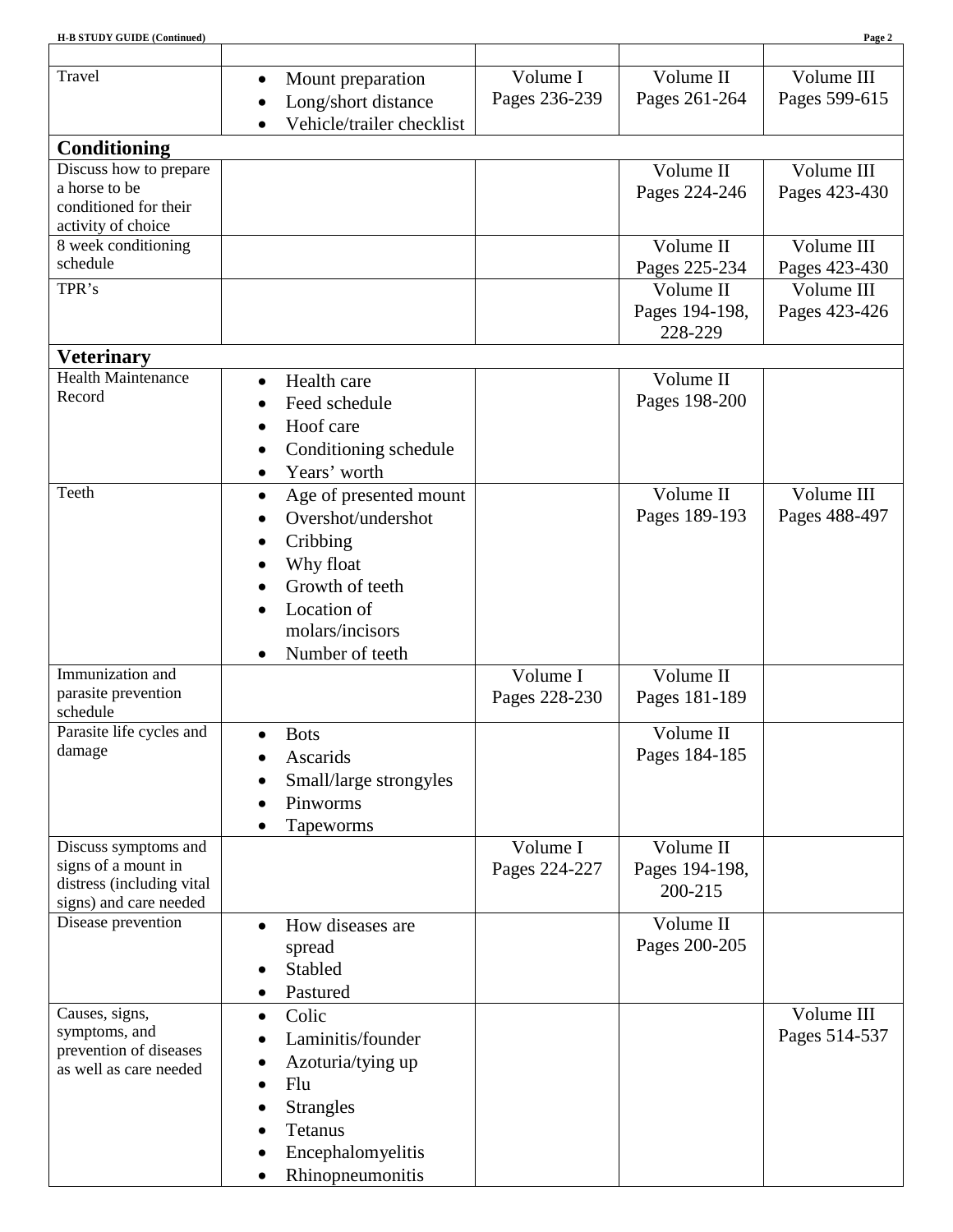| <b>H-B STUDY GUIDE (Continued)</b>           |                                                |          |                               | Page 3        |
|----------------------------------------------|------------------------------------------------|----------|-------------------------------|---------------|
|                                              | Heaves                                         |          |                               |               |
|                                              | Choking                                        |          |                               |               |
|                                              | Skin and tooth                                 |          |                               |               |
|                                              | problems                                       |          |                               |               |
|                                              | West nile virus                                |          |                               |               |
|                                              | Rabies                                         |          |                               |               |
| <b>Foot and Shoeing</b>                      |                                                |          |                               |               |
| Structure and their<br>function              | Inner foot<br>$\bullet$                        | Volume I | Volume II                     | Volume III    |
|                                              | Outer foot<br>$\bullet$                        | Page 216 | Pages 251-259                 | Pages 394-402 |
| Identify farrier tools                       | <b>Nippers</b><br>$\bullet$                    |          | Volume II                     |               |
|                                              | Clinchers                                      |          | Page 249                      |               |
|                                              | Hoof knife                                     |          |                               |               |
| Imitate shoe removal<br>with tools           |                                                |          | Ask farrier for demonstration |               |
| Identify common types                        | Fullered grooves<br>$\bullet$                  |          | Volume II                     |               |
| of shoes, materials,<br>widths, and features | Heels                                          |          | Pages 255-259                 |               |
|                                              | Clips                                          |          |                               |               |
|                                              | Concave surface                                |          |                               |               |
|                                              | <b>Bar</b> features                            |          |                               |               |
|                                              | <b>Studs</b>                                   |          |                               |               |
| <b>Conformation and Lameness</b>             |                                                |          |                               |               |
| Leg anatomy                                  | Front leg<br>$\bullet$                         |          | Volume II                     | Volume III    |
|                                              | Hind leg                                       |          | Pages 318-321                 | Pages 11-13   |
|                                              | <b>Bones</b>                                   |          |                               |               |
|                                              | Tendons                                        |          |                               |               |
|                                              | Ligaments                                      |          |                               |               |
| Mount conformation                           | Good points<br>$\bullet$                       |          | Volume II                     | Volume III    |
|                                              | <b>Bad points</b>                              |          | Pages 320-344                 | Pages 371-383 |
|                                              | <b>Relation to soundness</b>                   |          |                               |               |
|                                              | Relation to interfering,                       |          |                               |               |
|                                              | over-reaching, forging,<br>brushing, paddling, |          |                               |               |
|                                              | winging                                        |          |                               |               |
| Conformation leading                         | Base narrow<br>$\bullet$                       |          | Volume II                     | Volume III    |
| to blemishes and                             | Base wide                                      |          | Pages 333-340                 | Pages 381-383 |
| unsoundness                                  | Back at the knee                               |          |                               |               |
|                                              | Bench knees                                    |          |                               |               |
|                                              | Knock knees                                    |          |                               |               |
|                                              | Cow hocks                                      |          |                               |               |
| Cause of lameness                            | Navicular<br>$\bullet$                         |          | Volume II                     | Volume III    |
|                                              | Sidebone                                       |          | Pages 333-344                 | Pages 383-393 |
|                                              | Ringbone                                       |          |                               |               |
|                                              | Splints                                        |          |                               |               |
|                                              | Osselets                                       |          |                               |               |
|                                              | Bog and bone spavins                           |          |                               |               |
|                                              | Thoroughpins                                   |          |                               |               |
|                                              | Curb                                           |          |                               |               |
|                                              | Bowed tendon                                   |          |                               |               |
|                                              | <b>Bucked Shins</b>                            |          |                               |               |
|                                              | Cracks                                         |          |                               |               |